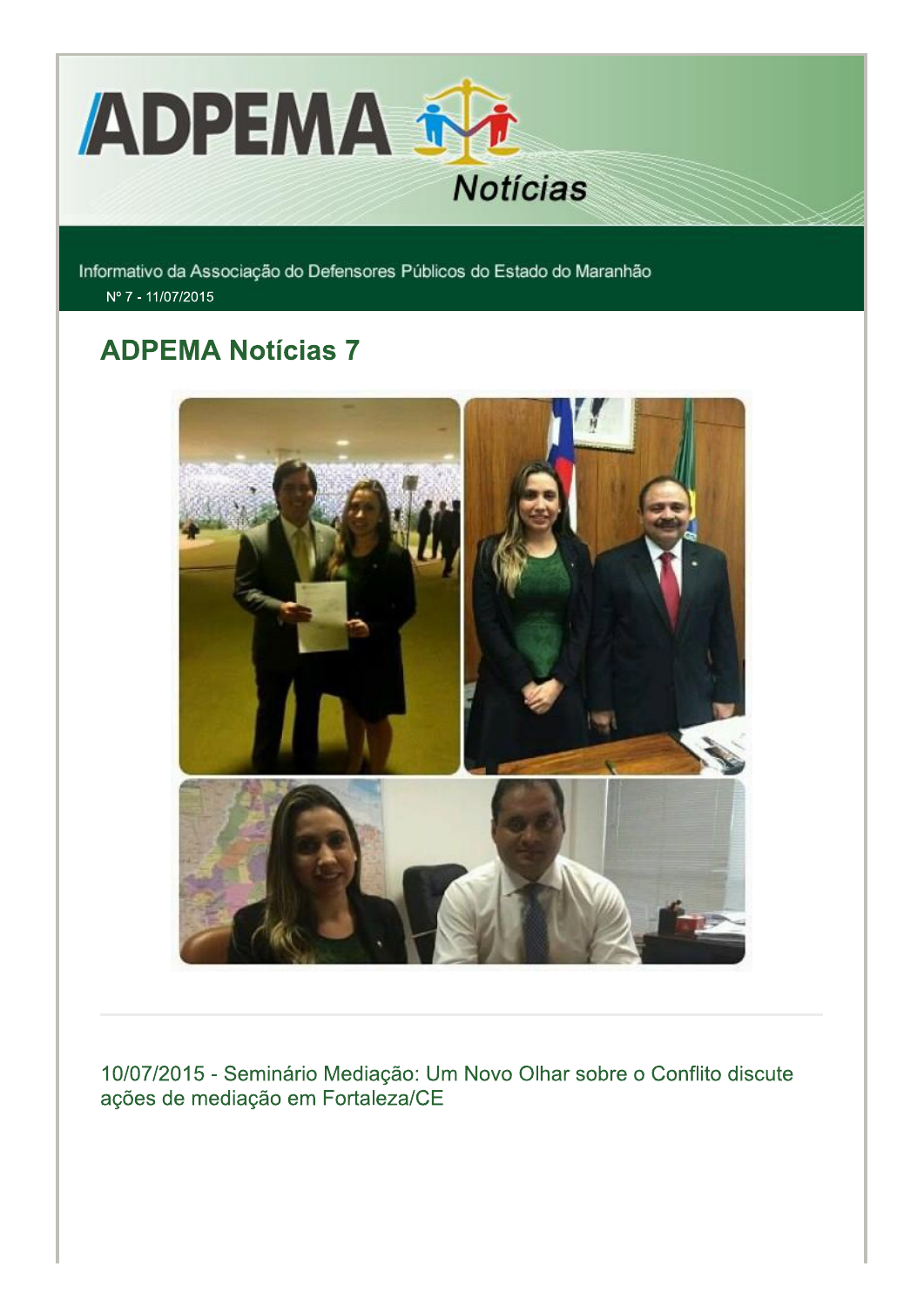

Para falar mais sobre o curso Fundamentos da Mediação para a Defensoria Pública, a Escola Nacional dos Defensores Públicos (ENADEP), numa parceria entre Associação Nacional dos Defensores Públicos (ANADEP), Escola Nacional de Mediação do Ministério da Justiça (Enam/MJ) e Universidade de Brasília (UnB), realizou nesta quinta-feira (09), em Fortaleza, no auditório da Defensoria Pública do Estado do Ceará, o seminário "Mediação: Um Novo Olhar sobre o Conflito", com a presença do Diretor da ENADEP, Gabriel Furtado. A ideia é discorrer ao público alvo sobre as particularidades do curso e também sobre os benefícios das aulas para a formação acadêmica do participante. O seminário é oferecido a defensores públicos, servidores da Instituição e assessores da Defensoria Pública

O curso é fruto da celebração de um Acordo de Cooperação Técnica entre a ANADEP e o Ministério da Justiça, por meio da Secretaria de Reforma do Poder Judiciário, visando conjugar esforços no sentido de desenvolvimento de uma política de resolução apropriada de disputas, contemplando a realização de cursos de sensibilização, cursos de aperfeicoamento em técnicas e outros cursos de mediação, conciliação e negociação de conflitos.

Dentre as metas previstas no Termo de Cooperação está previsto a realização de cursos nas cinco regiões do país (Região Norte, Nordeste, Sul, Sudeste e Centro Oeste).

#### Os Seminários serão divididos da seguinte forma:

NORDESTE: 9 de julho de 2015, em Fortaleza;

CENTRO-OESTE: 14 de agosto de 2015, em Mato Grosso do Sul;

SUL: 28 de agosto, em Santa Catarina;

**SUDESTE:** em Belo Horizonte. Data a ser definida.

NORTE: 07 de agosto, em Belém.

# 10/07/2015 - ANADEP realiza visita institucional a ANADEF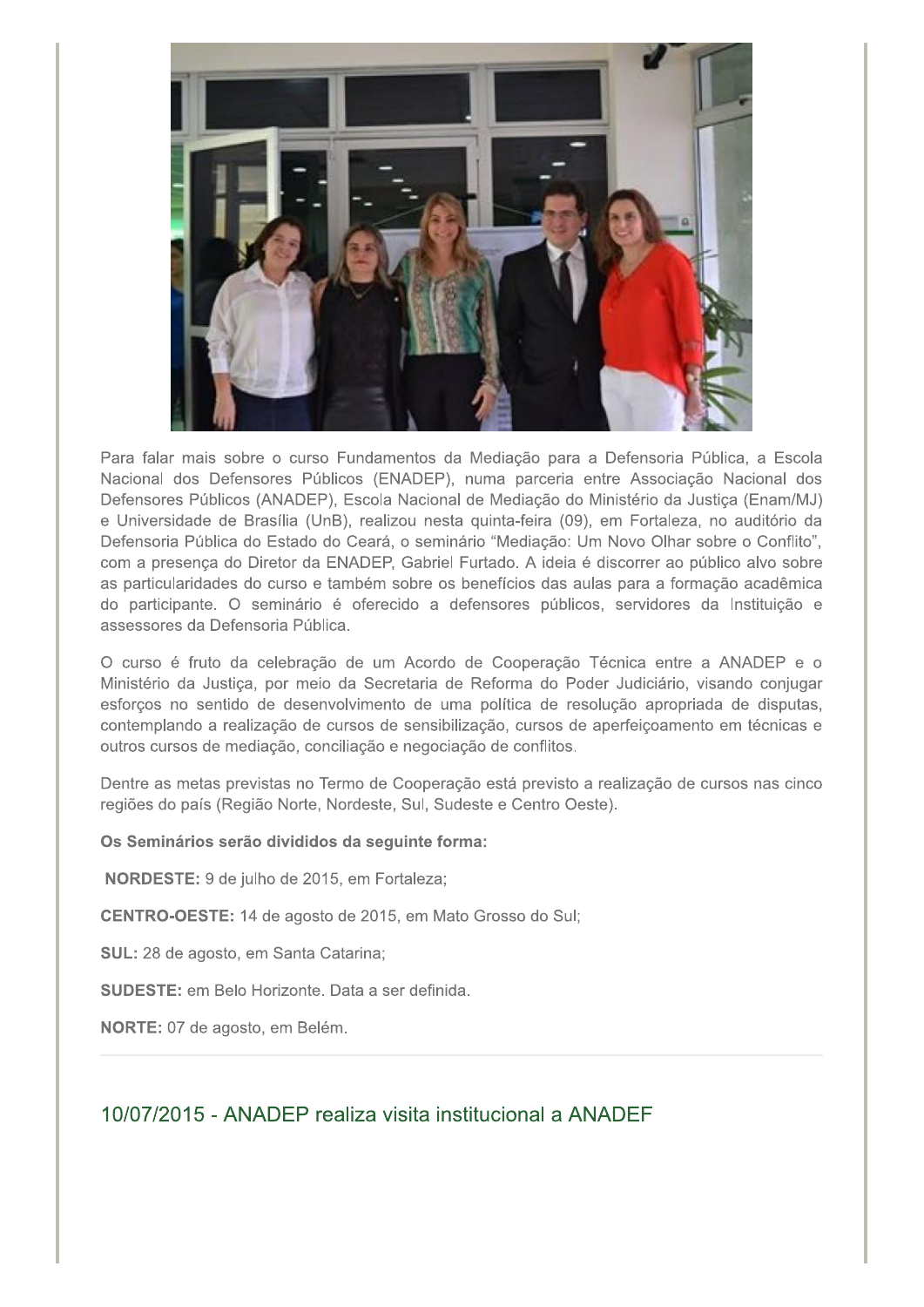

O Presidente da Associação Nacional dos Defensores Públicos (ANADEP), Joaquim Neto, e a Diretora para Assuntos Legislativos da ANADEP e Presidente da Associação dos Defensores Públicos do Estado do Maranhão (ADPEMA), Clarice Binda, realizaram na tarde da última quintafeira (09) visita institucional à nova Presidente da Associação Nacional dos Defensores Públicos Federais (ANADEF), Michelle Leite.

Na ocasião, o presidente da ANADEP, Joaquim Neto, parabenizou a nova Presidente que foi eleita no início de julho com a chapa "Defensoria Forte". Ambas as entidades frisaram a necessidade de se fortalecer a Defensoria Pública a nível nacional, tanto as Defensorias Públicas dos Estados como a Defensoria Pública da União. Para a presidente da ADPEMA, Clarice Binda, "No Maranhão, o número de defensores públicos federais ainda é baixo, necessitando avançar na capital e outras cidades, como Imperatriz. Assim como a Defensoria Pública Estadual, que está presente em apenas 30% das comarcas do Maranhão, a DPU precisa de um grande reforço no nosso estado.", declara.



# 10/07/2015 - ADPEMA realiza reunião para firmar novos convênios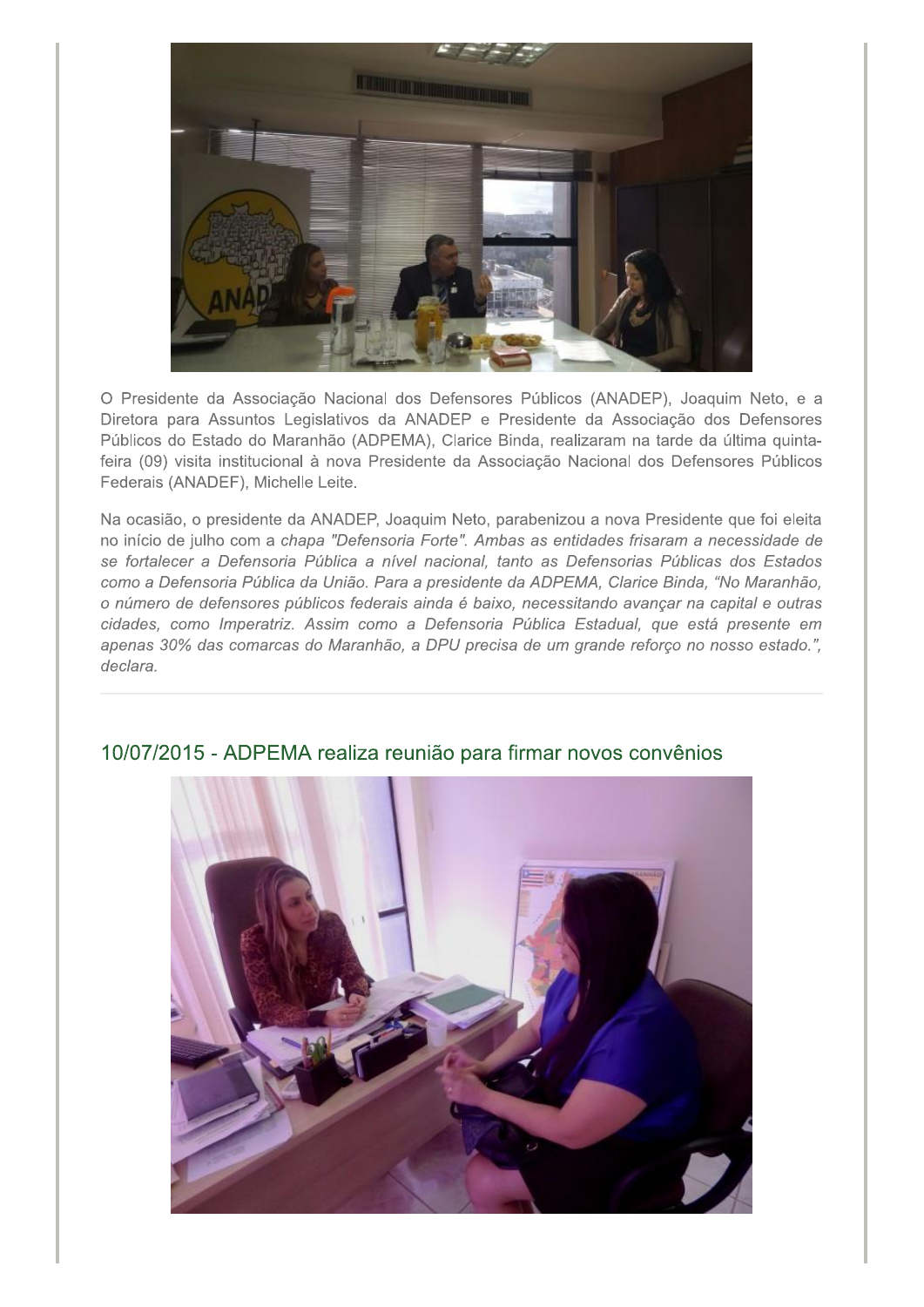A Associação dos Defensores Públicos do Estado do Maranhão (ADPEMA), através da sua Presidente, Clarice Viana Binda, reuniu-se hoje (10) com representante da Rede Forte Hotéis, Michelle Coelho, para fechar novas parcerias com hotéis nas cidades de Santa Inês e Barreirinhas.

Na ocasião foram discutidos descontos especiais nas diárias em diferentes acomodações aos Defensores Públicos Associados. Os hotéis a serem conveniados são o Pers Palace Hotel, em Santa Inês/MA, e a Pousada Boa Vista, em Barreirinhas/MA. Em breve, os descontos serão fechados pela diretoria da Rede Forte, e divulgados a todos os associados.



### 10/07/2015 - ADPEMA reúne-se com lideranças políticas em Brasília

O presidente da ANADEP, Joaquim Neto e a Presidente da ADPEMA e diretora para assuntos legislativos da ANADEP, Clarice Binda, reuniram-se nesta quinta-feira (9)com o deputado Weverton Rocha (PDT/MA). Em seguida, dialogaram com os líderes de bancada sobre os projetos de interesse dos defensores públicos que tramitam no Legislativo: o líder do PDT, deputado André Figueiredo (PDT/CE) e o líder do PP, deputado Rubens Bueno (PP/PR).

Fonte: ASCOM/ANADEP

10/07/2015 - ANADEP trata do sistema carcerário com sub-relatora da CPI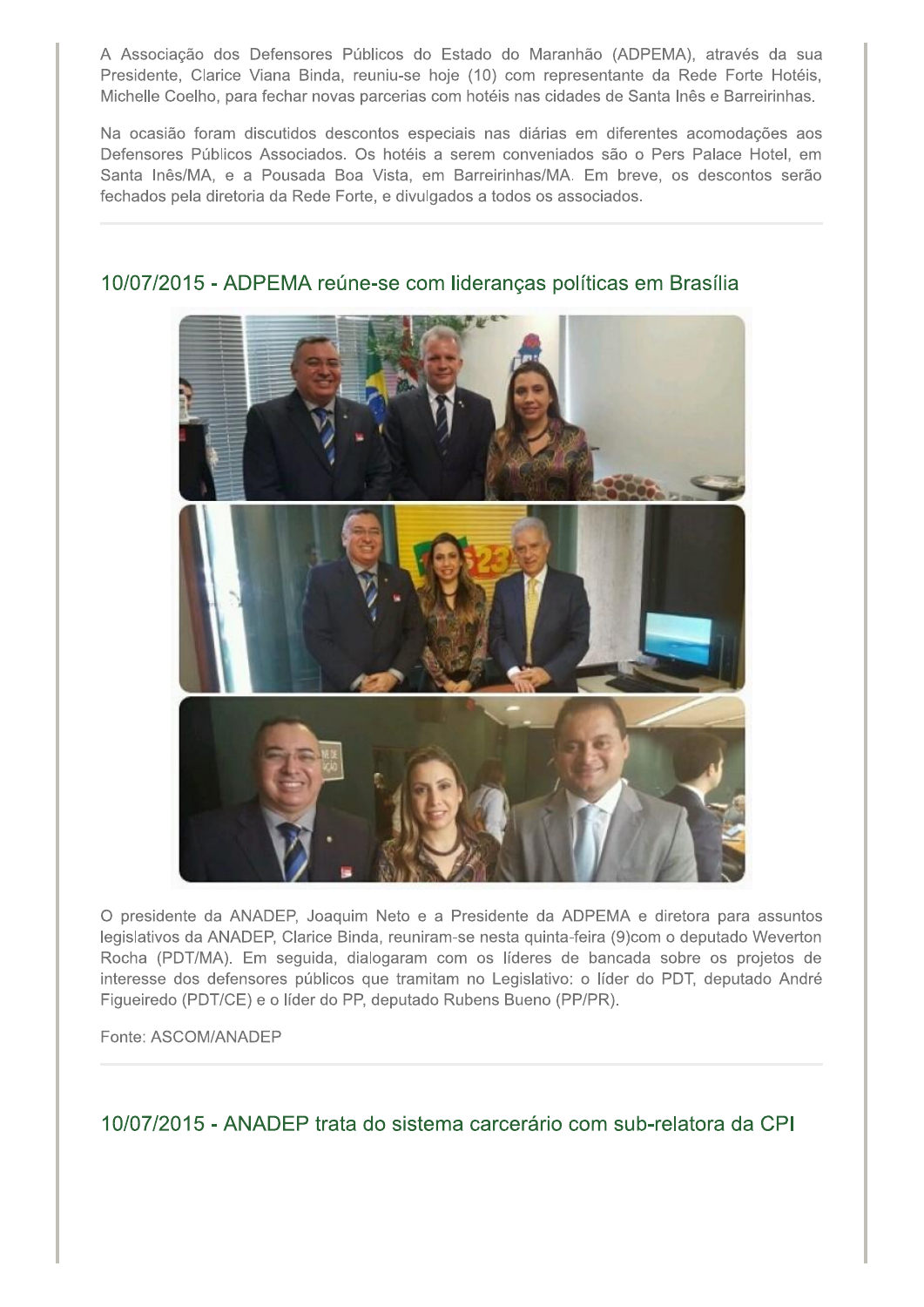

Durante as atividades legislativas, o presidente da ANADEP, Joaquim Neto e a diretora para assuntos legislativos, Clarice Binda, se reuniram, nesta quinta-feira (9), com a deputada federal Carmen Zanotto (PPS-SC) para tratar sobre a CPI do Sistema Carcerário. O tema específico da reunião se refere as mulheres presas, mulheres dos presos e a saúde dentro do sistema.

Carmen Zanotto, que é sub-relatora da Comissão Parlamentar de Inquérito, solicitou à ANADEP a interseção junto as Defensorias Públicas para fornecimento de dados e sugestões sobre a problemática vivida dentro do sistema penitenciário.

\* Com informações da ASCOM/ANADEP

## 10/07/2015 - ANADEP pede que Senado barre a redução da maioridade penal



A vice-presidente da ANADEP, Marta Beatriz Tedesco Zanchi, e a Presidente da ADPEMA e diretora para assuntos legislativos da ANADEP, Clarice Binda, reuniram-se com o presidente do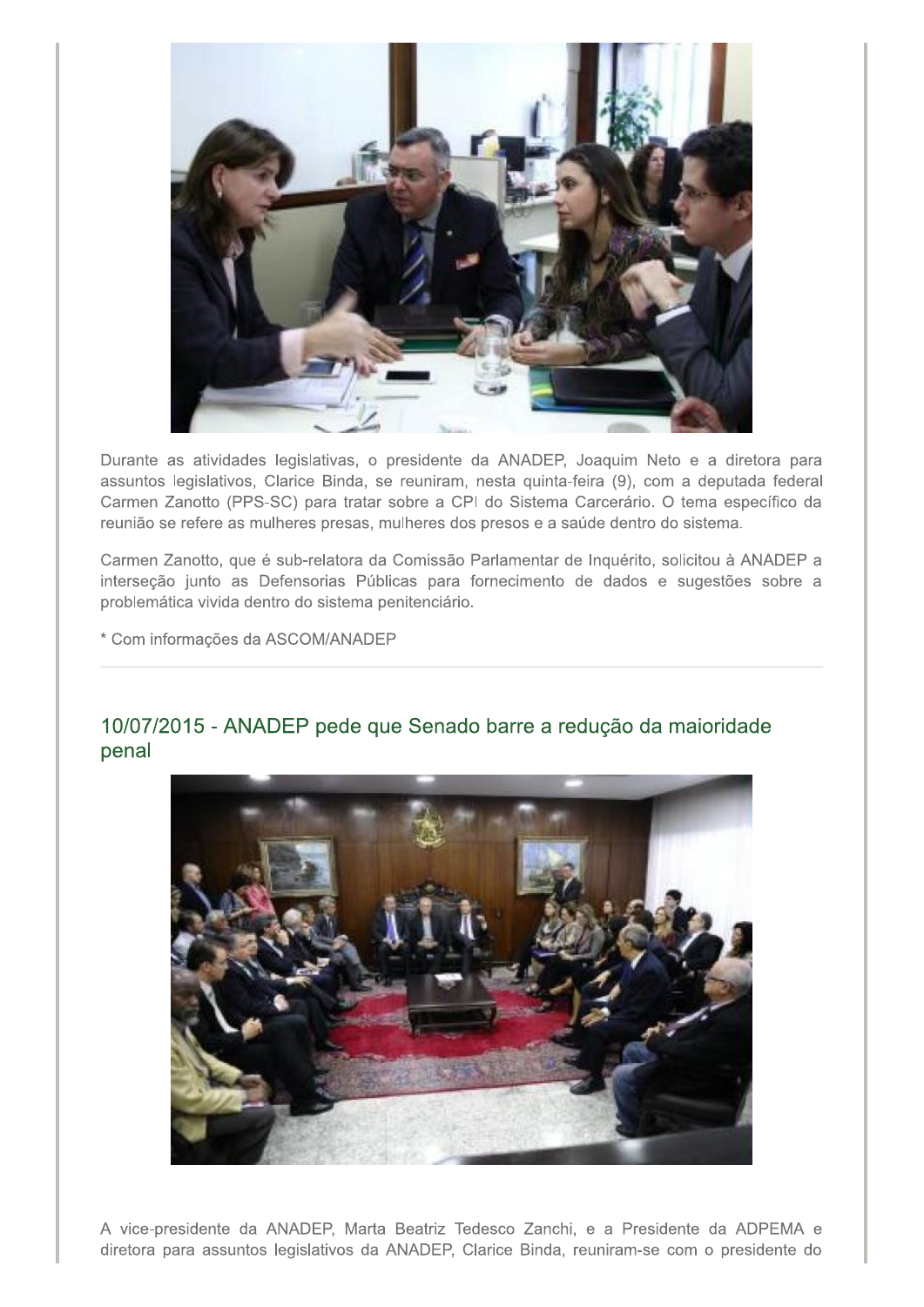Senado, Renan Calheiros (PMDB/AL), para discutir sobre a Proposta de Emenda à Constituição 171/93 que deve chegar ao Senado em breve. A proposta visa a redução da maioridade penal no país de 18 para 16 anos, em casos específicos. Participaram do debate representantes da Conferência Nacional dos Bispos do Brasil (CNBB), Associação Nacional dos Membros do Ministério Público (CONAMP), a Associação dos Magistrados Brasileiros (AMB), Associação Nacional dos Magistrados da Justiça do Trabalho (ANAMATRA) e entidades ligadas à proteção dos direitos humanos.

Na ocasião, Marta Zanchi pontuou que as entidades associativas do sistema de justiça são uniformes no sentido de que a redução da maioridade penal não apresenta qualquer efeito quanto aos índices de violência no país. "A efetivação das políticas públicas previstas no Estatuto da Criança e do Adolescente, bem como a implementação Sistema Nacional de Atendimento Socioeducativo (SINASE) é que se apresentam como soluções para a questão da violência", destacou.

Ainda segundo Zanchi, "as entidades do sistema de justiça não são refratárias à ampliação da discussão sobre alterações no ECA, mas, opõe-se frontalmente a qualquer mudança na Constituição no que diz respeito à maioridade penal, por entender que se trata de redução de garantias, constituindo-se em importante retrocesso social", pontuou.

Durante a reunião, o senador Lindbergh Farias (PT/RJ), da Frente Parlamentar Progressista, que integra 30 senadores, sugeriu rejeitar primeiro a proposta de redução da maioridade penal para depois votar o Projeto de Lei do Senado (PLS) nº 333, de 2015, do senador José Serra (PSDB/SP), que amplia de três para dez anos o prazo de internação dos adolescentes infratores que cometerem crimes hediondos. Este projeto conta com o apoio das organizações que participaram do encontro. "O Brasil presente e o Brasil futuro precisam da sua liderança", afirmou o deputado Darcísio Perondi (PMDB-RS) ao presidente do Senado. "O que é insubstituível nessas horas é essa mobilização. O Senado não vai participar desse ilusionismo legislativo. Vamos colocar os pés no chão, vamos achar uma fórmula. Temos que sair daqui com uma agenda de mobilização para evitar, verdadeiramente, esses recuos", disse Renan.

\*Informações da ASCOM/ANADEP

09/07/2015 - Deputados federais maranhenses declaram apoio a Defensoria Pública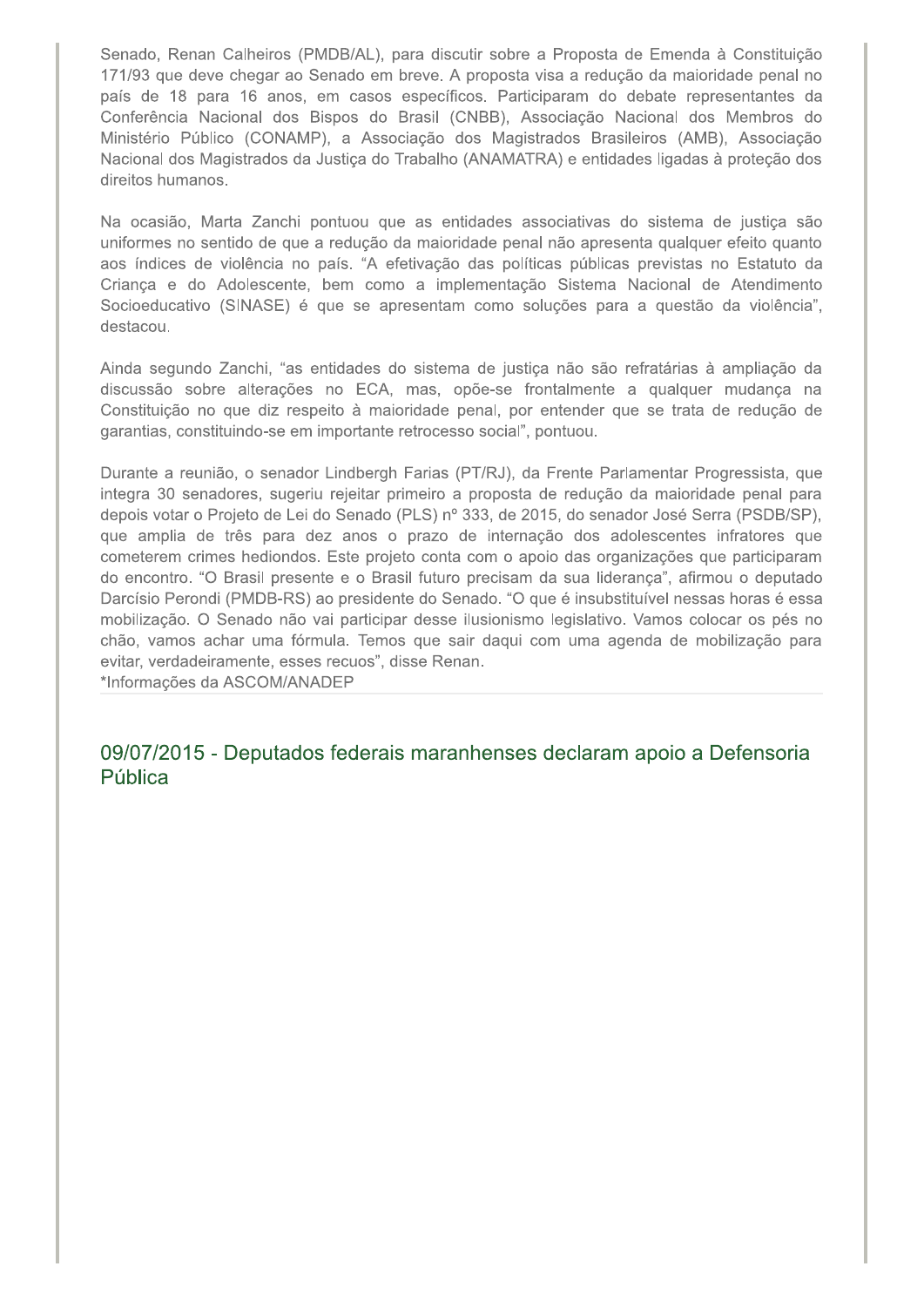

A Presidente da Associação dos Defensores Públicos do Estado do Maranhão (ADPEMA) e Diretora para Assuntos Legislativos da Associação Nacional dos Defensores Públicos (ANADEP), Clarice Binda, reuniu-se nesta quarta-feira (08), com Deputados Federais maranhenses que demonstraram apoio à derrubada do veto ao PLP 114, que inclui a Defensoria Pública na Lei de Responsabilidade Fiscal.

O Deputado Federal André Fufuca (PEN/MA), o Deputado Federal e Vice- Presidente da Câmara dos Deputados Waldir Maranhão (PP/MA) e o Deputado Federal Weverton Rocha (PDT/MA) receberam a Presidente da ADPEMA e, além de assinarem o requerimento pela derrubada do Veto ao PLP 114, demonstraram apoio ao fortalecimento da Defensoria Pública.

09/07/2015 - ANADEP e CONAMP trabalharão juntas para que PEC da maioridade penal não avance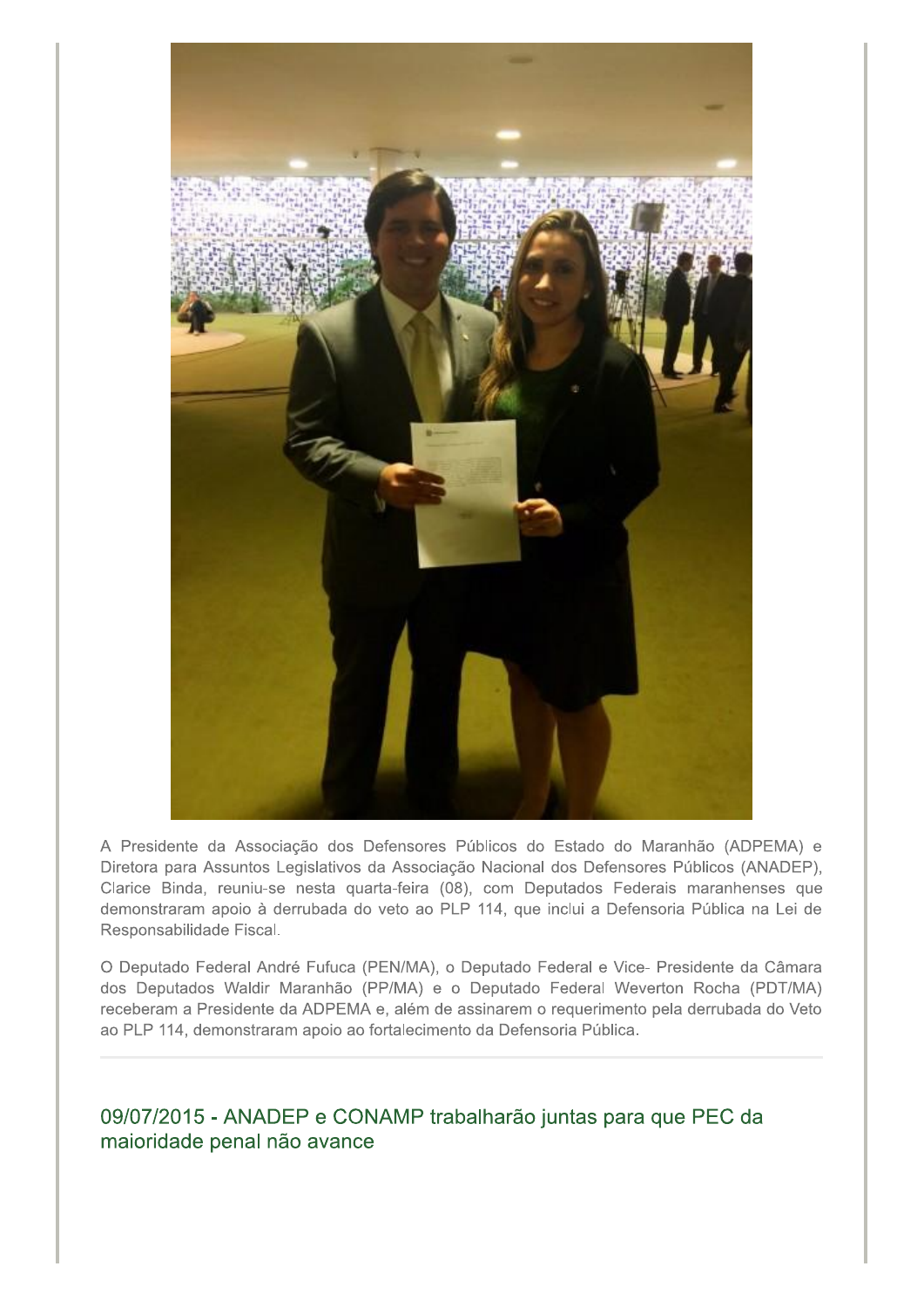

A Presidente da Associação dos Defensores Públicos do Estado do Maranhão (ADPEMA) e Diretora para AssuntosLegislativos da Associação Nacional dos Defensores Públicos (ANADEP), Clarice Binda, reuniu-se, juntamente com a Diretoria da ANADEP, nesta terça-feira (7), em Brasília, com a presidente da Confederação Nacional dos Membros do Ministério Público (CONAMP), Norma Cavalcanti, para tratar de assuntos institucionais. Na ocasião, ainda estavam presentes, o Presidente da ANADEP, Joaquim Neto e as Vices-Presidentes da Associação, Marta Zanchi e Thaísa Oliveira.

De acordo com Joaquim Neto a visita teve por objetivo aproximar as Entidades. "A ideia é que possamos trabalhar lado a lado pautas convergentes visando o aprimoramento de ambas as Associações e também o aprimoramento do sistema de justiça como um todo. Vamos intensificar nosso trabalho para que a redução da maioridade penal não avance", explica o presidente da Associação Nacional.

A Presidente da ADPEMA, Clarice Binda, destacou a importância do diálogo entre as carreiras. "Todos nós fazemos parte da mesma engrenagem do sistema de justiça que precisa que todas as instituições funcionem muito bem, cada uma cumprindo seu papel, para dar a resposta que a sociedade precisa.", lembra.

08/07/2015 - AGE: ANADEP reforça coleta de assinaturas para derrubada de veto ao PLP 114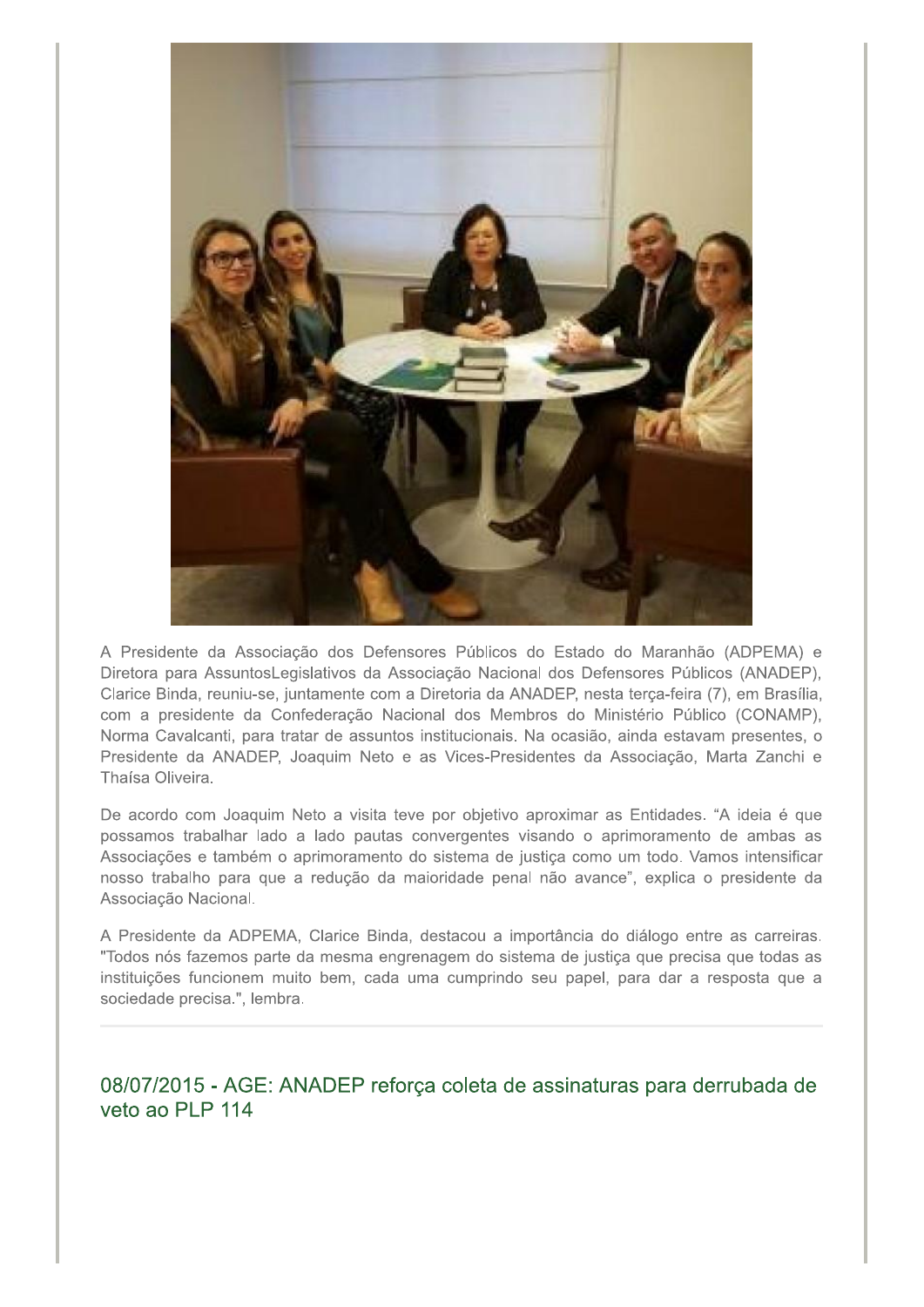

A Presidente da Associação dos Defensores Públicos do Estado do Maranhão (ADPEMA) e Diretora para Assuntos Legislativos da Associação Nacional dos Defensores Públicos (ANADEP), Clarice Binda, participou nesta terça-feira (7) da Assembleia GeralExtraordinária da ANADEPque ocorreu em Brasília, para discutir as principais questões ligadas aos pleitos dos defensores públicos de todo país. Um dos temas da pauta tratada coleta de assinaturas para derrubada do veto ao PLP 114, que inclui a Defensoria Pública na Lei de Responsabilidade Fiscal.

Durante a AGE, o presidente da ANADEP, Joaquim Neto, falou da importância da mobilização da categoria no Congresso Nacional. "Estamos repetindo o movimento da gestão passada. Agora é o momento de fazermos contatos com todas as bancadas a fim de apresentar não apenas este pleito, mas outras matérias ligadas aos defensores públicos", explicou.

Outro ponto de discussão foi sobre o Processo Judicial Eletrônico (PJE) junto ao Conselho Nacional de Justiça (CNJ). Participou do debate o defensor público Paulo Rodrigues da Costa - Corregedor do Departamento Penitenciário Nacional (DEPEN) e que representa a ANADEP junto ao comitê. Os presidentes das Associações Estaduais relataram sobre os problemas que têm ocorrido em cada estado e também mencionaram sobre a não representação formal dos defensores estaduais no Comitê, tal qual ocorre com a Defensoria Pública da União.

Ficou estabelecido que, em breve, será disponibilizado pela ANADEP um questionário sobre o tema para que os defensores possam sugerir mudanças e relatar sobre as principais dificuldades. A Associação participará de novo encontro no Comitê no próximo dia 20 de agosto, na sede do CNJ.

Entre outros assuntos discutidos destacaram-se a aproximação da Defensoria Pública dos movimentos sociais, o Conselho Nacional da Defensoria Pública e os trabalhos da Comissão Especial que analisa as modificações da LC 80/94. Ao fim da AGE, os defensores seguiram para o Congresso Nacional para atividades legislativas.

# 08/07/2015 - IDDE abre inscrições para 2ª turma de Especialização à distância em Direito e Assistência Jurídica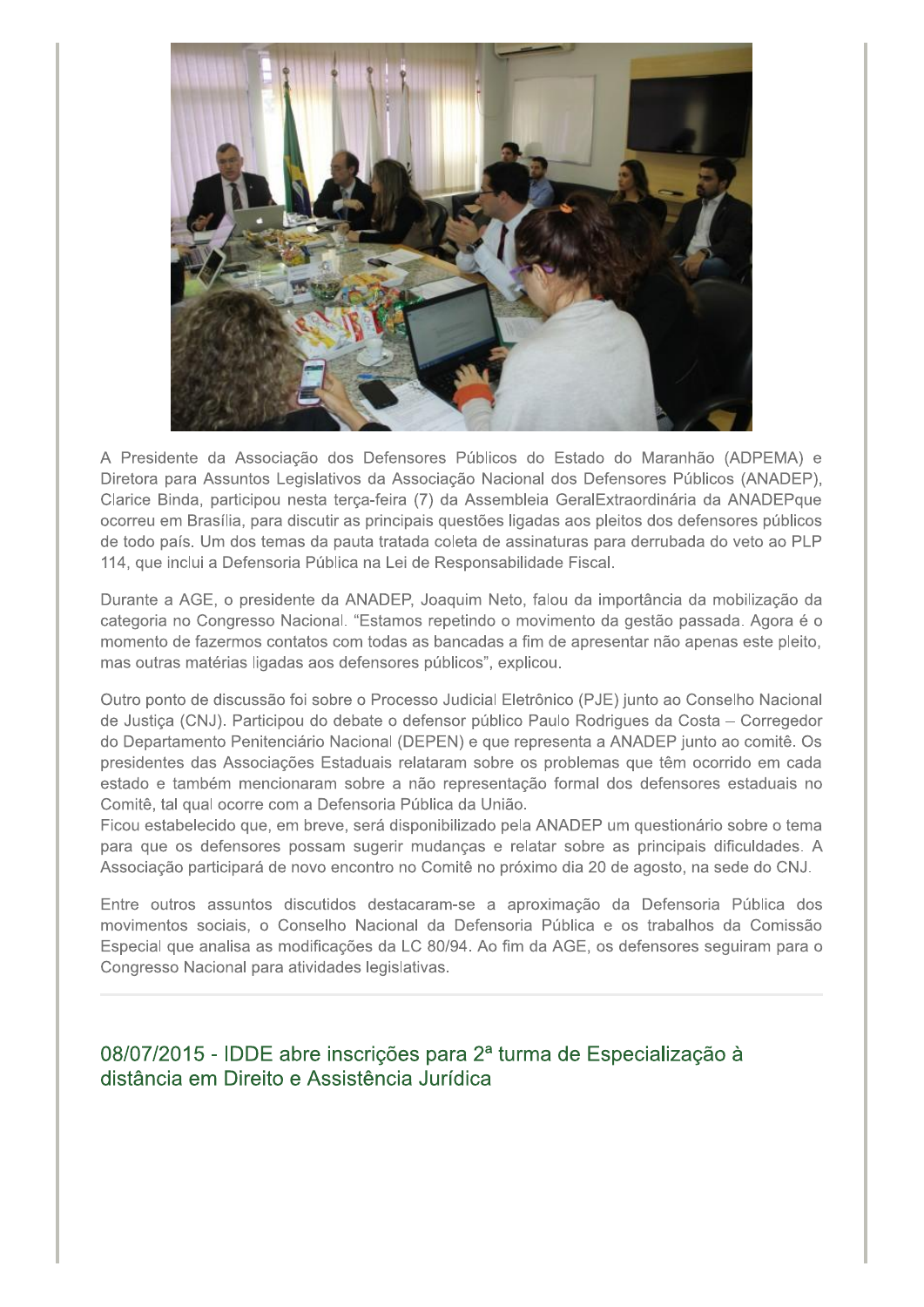

O IDDE - Instituto para o Desenvolvimento Democrático lança a 2ª Turma da Pós-Graduação Lato Sensu (Especialização) à Distância em Direito e AssistênciaJurídica. O início da segunda turma está previsto para o dia 26 de agosto.

Com o objetivo de aprimorar a atividade funcional dos interessados, a partir do aprofundamento dos pressupostos teóricos, dogmáticos e jurisprudenciais das atividades estratégicas atinentes à Defensoria Pública. Os Associados ADPEMA interessados em realizar o curso de especialização terão desconto, pagando o valor de R\$6.384,00, ou 18 parcelas de R\$ 354,67, com 5% de desconto à vista.

O Curso de Especialização em Direito e Assistência Jurídica será certificado pelo IDDE (Instituto para o Desenvolvimento Democrático), pelo lus Gentium Conimbrigae/Faculdade de Direito da Universidade de Coimbra e pela AVM Faculdade Integrada, possuindo validade nacional como Título de Especialista (Pós-Graduação Lato Sensu).